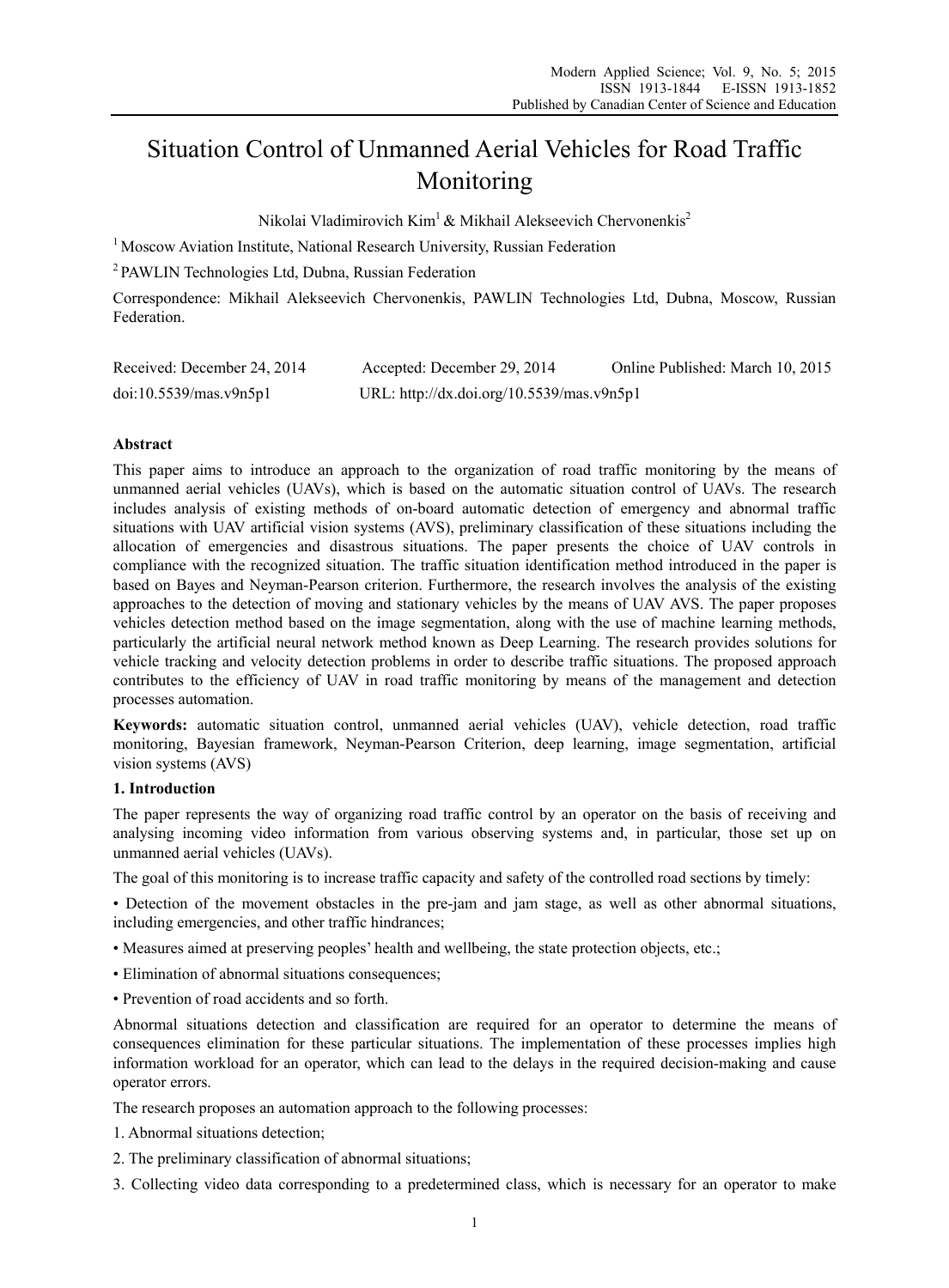## decisions.

The observation system, which is responsible for implementing the functions above on board of an UAV, belongs to the artificial vision systems (AVS).

The traffic monitoring organization scenario under consideration comprises four steps:

1. In normal mode, UAV AVS performs video monitoring of a specific road section (patrolling), detecting the vehicles, and estimating their movement characteristics;

2. In case of an abnormal situation, UAV AVS should detect it and notify the operator;

3. After locating the abnormal situation, UAV AVS should perform its preliminary classification;

4. In accordance with the situation class, UAV AVS collects and transmits the information, which is necessary for an operator to make decisions.

It is obvious that depending on the characteristics and severity of the predicted consequences of abnormal situations, an operator should plan and take a range of appropriate measures, e.g., call emergency services (or road safety service). For this purpose, it is necessary to provide the operator with video information, allowing him to analyse various facts related to this special situation with precision. In some cases, such information cannot be obtained by the UAV while patrolling.

Thus, according to the suggested monitoring scenario, it is necessary to implement situation control of UAV at step 4, which will allow calculating various trajectories depending on the specific road traffic situations (classes of abnormal situations).

# **2. Methodology**

## *2.1 Vehicle Recognition*

Detection (recognition) of vehicles is crucial for traffic situations recognition. It requires solving the problem of vehicles location and speed determining based on photo or video capture using UAVs. There are two basic approaches to vehicle detection: either detecting moving vehicles either on video or on selected frames irrespective of their speed. The methods of moving vehicles detection are more accurate (Gavrilov & Lej, 2013). For some abnormal situations it is enough to detect only moving vehicles, but to recognize a wide range of abnormal situations (such as congestion (traffic jams), consequences of road accidents, lack of active traffic etc.) it is also important to detect motionless or slowly moving objects.

Vehicle detection methods based on boundaries detection (such as Canny filter (Canny, 1986) are not always successful, since their use can lead to false activations and combining vehicle adumbrations with shadows, road cracks, road-side, road marking, other vehicles etc. Adumbration can be unstable and certain aspects of a vehicle are impossible to detect. The methods of segmentation and/or marking features on image areas are more appropriate. Below is the vehicle detection scheme for this case:

1) Image scaling and determination of the region of interest (ROI), usually one or more rectangles including the road and the roadside. In this case, navigation data are used.

2) ROI image segmentation.

3) Primary segments filtration (in particular, rejection of very large or very small segments) and combining several adjacent segments, as well as receiving a set of regions.

4) Region filtration.

5) Region descriptors creation.

6) Recognition of vehicles based on region descriptors.

7) Recognition of vehicles based on the velocity fields.

The segmentation results in having the processed images divided into a number of connected non-overlapping areas - segments:

$$
X = \bigcup_i S_i,\tag{1}
$$

where X – multitude of segmented image pixels,  $S_i$  – segment,  $i$  – integer index, and  $S_i \cap S_j = \emptyset$ , as  $i \neq j$ .

Segmentation is performed in such a way that a separate segment is homogenous enough, but different and adjacent ones vary in colour or brightness characteristics. The following methods of segmentation were investigated: Felzenszwalb-Huttenlocher Segmentation (Felzenszwalb & Huttenlocher, 2004), Quick Shift (Vedaldi & Soatto, 2008). Simple Linear Iterative Clustering (SLIC) (Achanta et al., 2012), Maximally Stable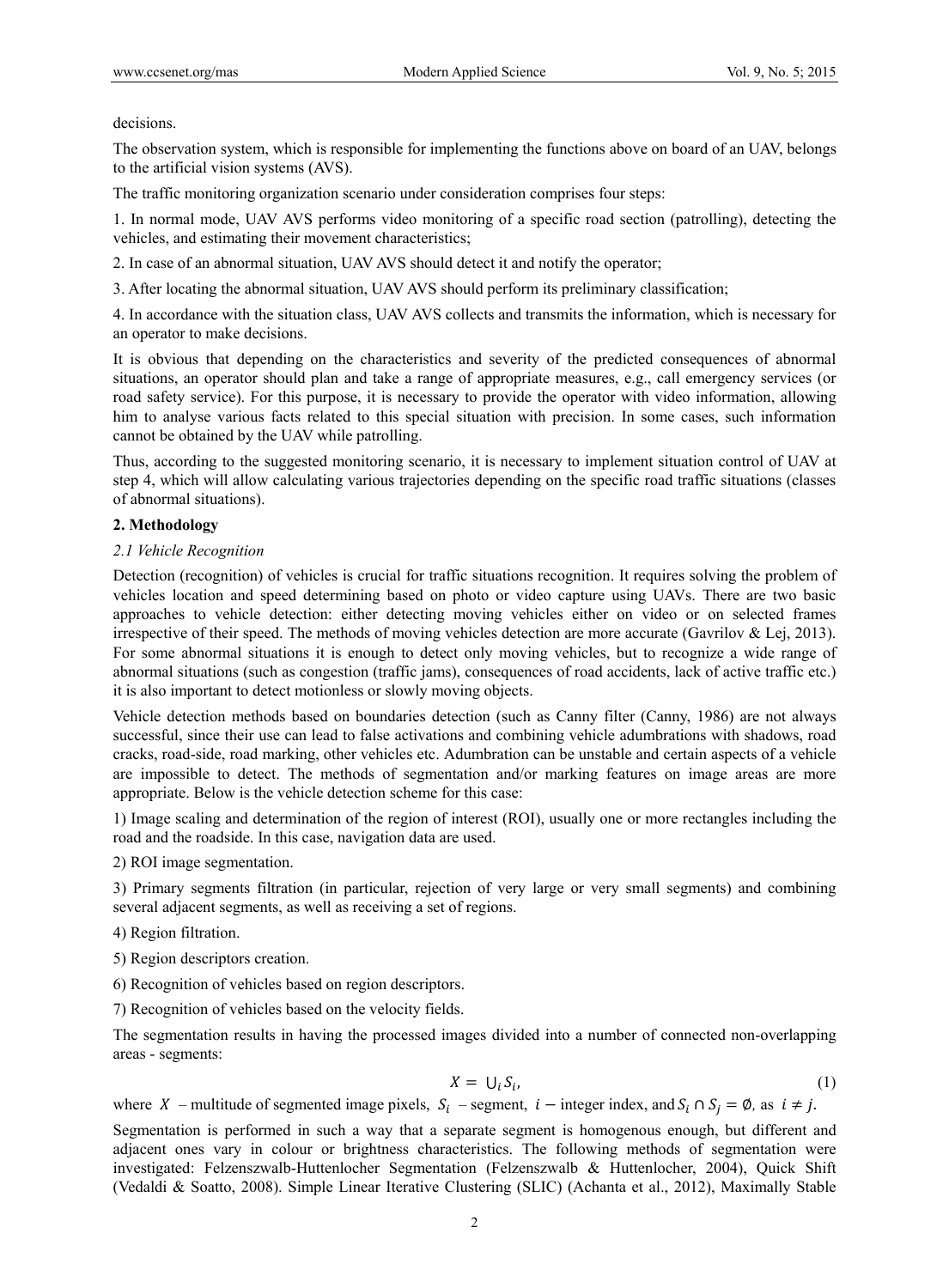Extremal Regions (MSER) (Matas et al., 2004), Model based clustering – MBC (Zhong & Ghosh, 2003). Currently, (Meuel et al., 2013) among those listed only FHS method provides the speed of response required for the on-board processing. Moreover, FHS method has the best quality of segmentation and the ability to combine large homogeneous fields into one region (this, for example, allows to combine most of the road into one segment rather than in many similar segments). FHS method combines all small segments (smaller than the threshold value) with adjacent large segments. As most of the methods listed, FHS uses the colour information.

In (Meuel et al., 2013) and in our study it is obvious that when using the FHS the image of a vehicle is usually sufficiently scaled up by using one, two, or three segments. Therefore, for vehicle detection all individual segments, merger of pairs of adjacent segments and merge of segment triples in which at least one is adjacent to the other two, are considered. The resulting set of points (further referred to as regions) is filtered according to the limited (top and bottom) area and a number of other geometrical parameters - area, occupation, size and aspect ratio of the minimum enclosing rotated rectangle (there is an efficient algorithm for constructing such rectangle) (Pirzadeh, 1998).

At this stage, the problem of vehicle image recognition is reduced to the binary classification of regions. To solve this problem, a set of features for each segment is determined and is used as the basis for the classification. The recognition method is based on machine learning.

Several works propose the construction of features by analysing geometric and textural properties of an object. In particular, in (Tuermer et al., 2011) modelling of vehicle features based on Histogram of Oriented Gradients, (HoG) (Dalal & Triggs, 2005) and Haar-feature (Lienhart & Maydt, 2002) is proposed, using AdaBoost as the recognition method (Polikar, 2006). HoG and Haar-feature are sensitive to rotation and therefore require multiplying copies of these features at the turning angle with a certain step. Another approach is to find a set of features inoptionoption to rotation. Fourier transformation by HoG can serve as such set.

However, recently algorithms synthesizing features by unsupervised learning have been replacing the methods of image object classification using features detected by deterministic algorithms (in particular HoG and Haar-feature) (Deng & Yu, 2014). We also offer a different approach to the problem of segment classification, based on applying the method of fibre-wise learning of multilayer auto-associative neural networks - Deep Learning (Bishop, 1995). The advantage of this method is that it is resistant to noise as well as to a wide range of distortion at a sufficiently representative sample.

The core of the method is that the original feature vector is transformed in a neural network cascade into a small dimension vector, and then this vector in turn is transformed back to the original vector in another neural network cascade. A specific learning scheme is applied to each class. During recognition, the class for which this transformation has been more accurate is selected.

Transformation of a region into a fixed set of features is required for the method mentioned above as well as for the most of other classification methods. To apply it, a segment has to be surrounded by the minimum enclosing rotated rectangle. An affine transformation transforms the given rectangle into a fixed one. The rectangle with an aspect ratio typical for a vehicle (f.eg.  $2:5$ , the dimensions of the rectangle 80 x 200 pixels) will be used as a fixed rectangle with the size  $H \times W$  (H and W are the height and the width of the selected rectangle). Image intensity values in the resulting rectangle are considered as a feature vector with the dimensions  $C \times H \times W$ , where C is the number of image channels (usually 3). The database of the region descriptors, which are consistent and admittedly inconsistent with vehicles, is created basing on the manually marked video records. Thus, the problem is reduced to the binary classification of the large dimension vectors, and is successfully solved by the Deep Learning method, provided the sampling is large enough. The last step of the vehicle detection is connecting the regions each of which is recognized as a vehicle. It should be done if these regions have a significant area of intersection (in relation to the area of their connection), but the combined region must meet top size constraints.

## *2.2 Detection of Moving Vehicles*

There are many works, on moving vehicles detection, for example (Gavrilov & Lej, 2013; Meuel et al., 2013; Zhang et al., 2012). Proposed ways of detection are generally as follows:

I. Detecting static objects and tracking their movements.

II. Detecting and filtering areas or points of movement.

III. Modelling a super pixel (fulfilling segmentation of points in space and time) (Meuel et al., 2013). (In this paper, we will consider this modelling as it is a subject of a separate study).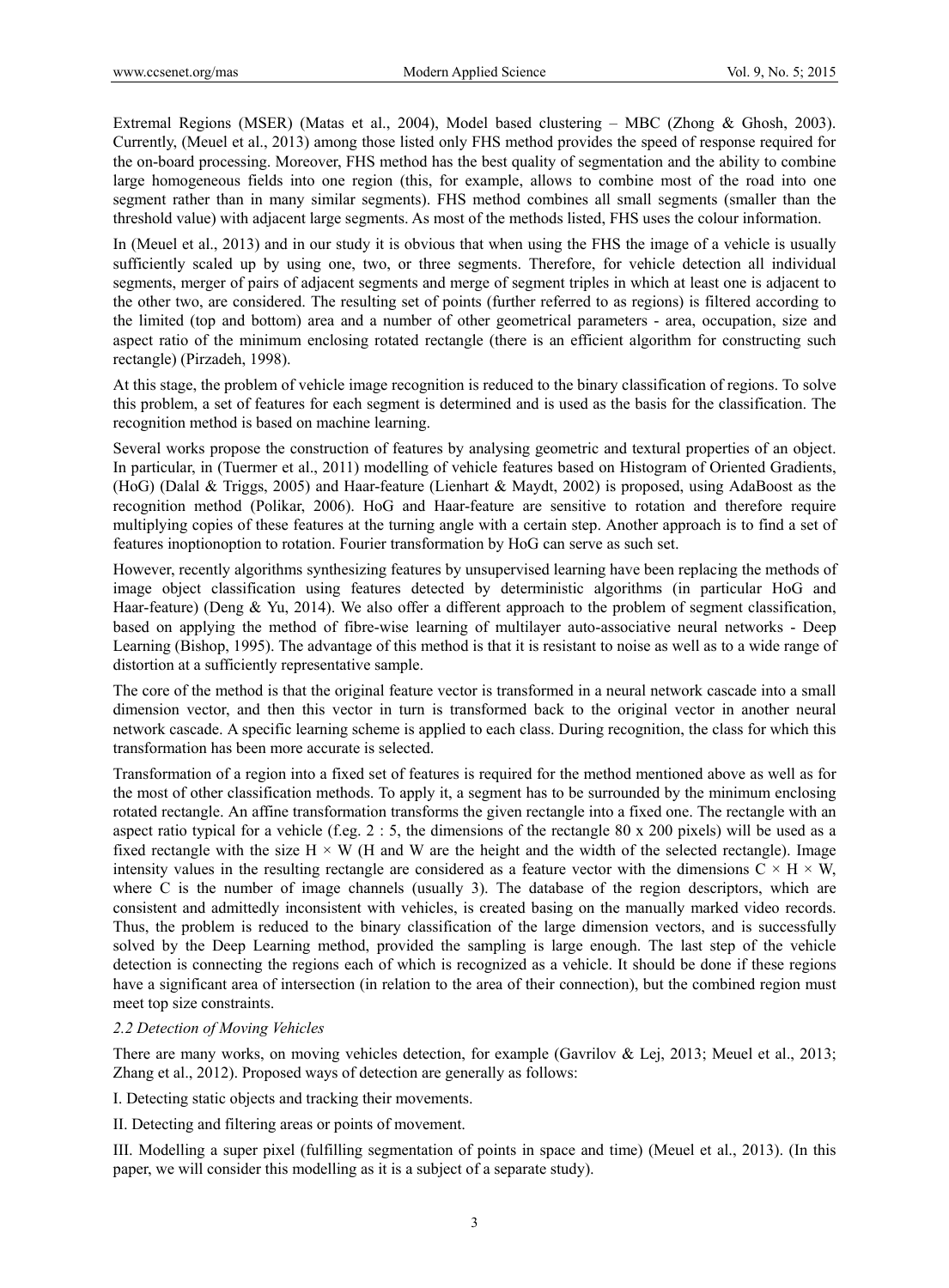Way I is essentially an object tracking method implementation of which is considered in the next paragraph. For the Way II we researched the following methods of movement detection:

- Correlation method (finding the maximum of the correlation function between the adjacent frames).

 - Lucas-Kanade method of optical flow determining (Lucas & Kanade, 1981) based on the images pyramid and on a fixed grid.

 - Farnebäck method (developed by Gunnar Farnebäck (Farnebäck, 2001), based on quadratic (relative to coordinates and time) models of image intensity representation.

Lucas-Kanade method provides a possibility of velocity field modelling for each point on the image pyramid, but is less quick /in operation and less accurate than other methods. Lucas-Kanade method is efficient when applied to a large grid and is suitable for determining the total frames shift.

Farnebäck method performs well; it allows producing a list of moving objects and tracking them. Farnebäck method operates fast enough (e.g. circa120 FPS, single-core mode, processor Intel i7 3300 MHz, 1080x760) Correlation method performs very slowly when applied to a fine grid and does not ensure sufficient accuracy when applied to a wide grid.

Farnebäck method is adequate for moving vehicles detection.

All methods of traffic search are susceptible to false responses, which are less frequent on roads and more frequent on side-lines or in the bushes. Therefore, the results of moving objects detection should be filtered or combined with the results other methods.

Farnebäck method output is a set of points that are identified as moving. Particular regions can be defined for each point (not all of these regions correspond to real vehicles). The sets of such regions are classified based on learning in the same way as the regions of individual images are classified (see the previous section).

*2.3 Tracking the Recognized Vehicles and Assessing Their Speed*

To describe a traffic situation, it is important not only to recognize vehicles, but also to assess their speed, and, in some cases, their motion paths. Likewise, the highest accuracy of speed assessment is achieved by applying the algorithms of moving objects tracking.

The initial data for the tracking system are represented by the sets of descriptions of objects recognized in each frame (substantively the image regions of corresponding vehicles). A specific vehicle recognized in the current frame is described by a features vector  $\vec{Z} = (z_1, z_2, ..., z_n, ..., z_L)$ , where *L* is the total number of features. This feature set includes information about the object location, its geometric characteristics, and primary evaluation of its speed (based on the optical flows). Using vector  $\vec{Z}$  makes it possible to make an overall assessment of the 2-D coordinates of the object  $\vec{X}(\vec{Z})$  (for example, the centre of mass, or the centre of the enclosing rotated rectangle, both of which in practice may coincide with the two coordinates of  $\vec{Z}$ ). The result of the frame processing is a set of descriptors  $TC - U = (\vec{Z}_1, \vec{Z}_2, ..., \vec{Z}_K)$ , where *K* is the total number of vehicles detected /in the frame. For the frame number  $t$  a set of objects descriptors  $U_t$  is formed.

For recognized objects tracking, two monitoring levels are proposed:

1) The level of generating hypotheses of specific vehicles' movements;

2) The level of tracking specific vehicles based on Kalman filters (Welch & Bishop, 2001; Kleeman; Kelly, 1994).

Hypotheses are generated based on the *f* sequential frames analysis (wherein *f* is a small number, such as 3 and 4; *f* value is determined by the time during which objects acceleration can be neglected in the analysis of their movement). In these frames all the pairs of objects are selected; one of the objects is located in the current frame and the other in another frame, but at a limited distance (calculated on account of the information about limiting speed of the vehicle, image scale and the frame rate). The hypothesis is that the detected couple of objects belongs to the same vehicle (and with some precision the movement is straight and steady – at the last *f* frames).

After that, the set of hypotheses produced is compared with the hypotheses adopted earlier to detect congruence. If a hypothesis is not coherent with the previously adopted one, it is added to the list of hypotheses (*HL*) to which a Kalman filter is applied. To confirm or reject the hypotheses in the HL, the search for the best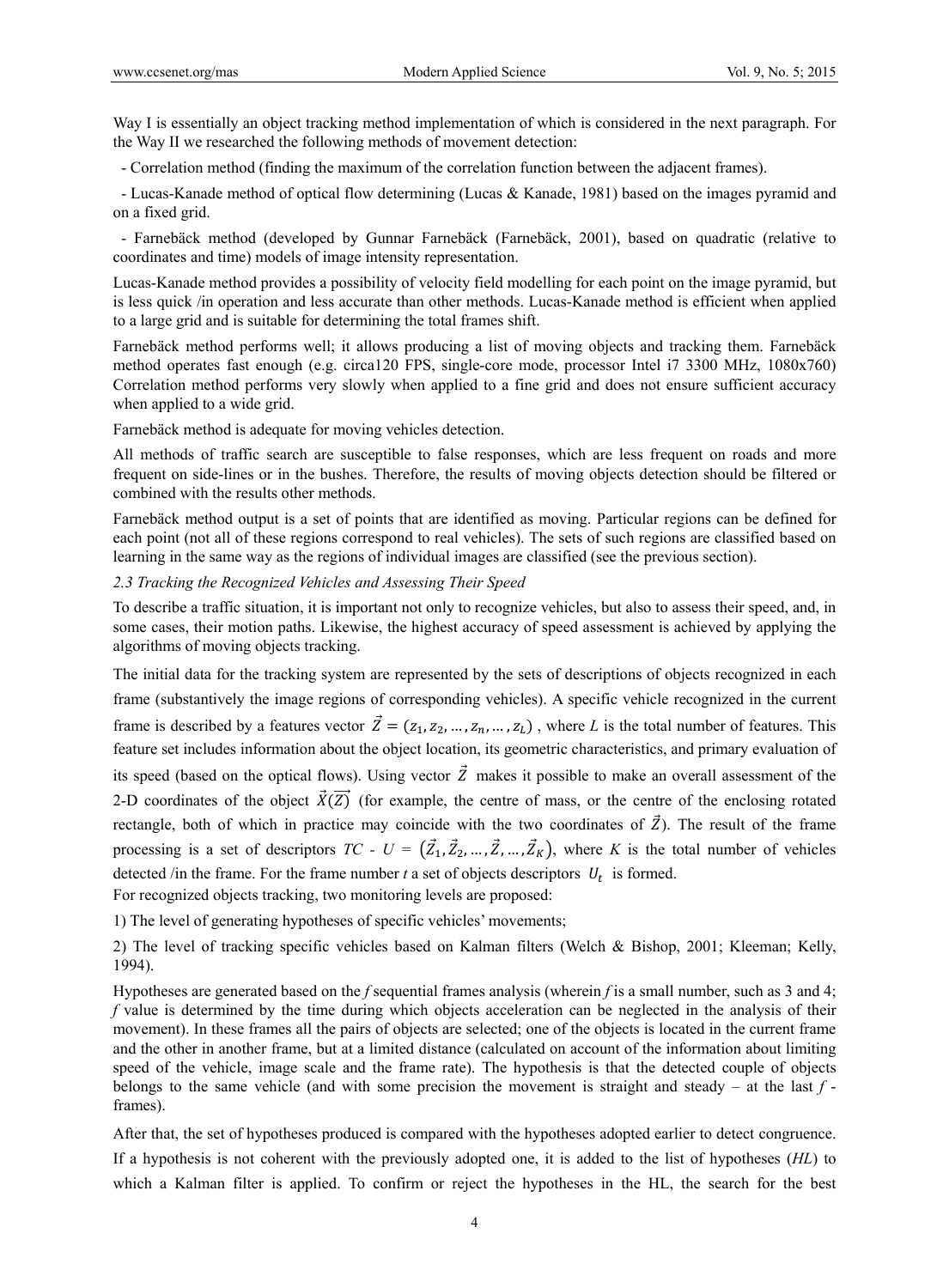confirmation of the Kalman filter forecast is used as well. If a hypothesis is not confirmed within  $f<sub>1</sub>$  frames, it is deleted. The output of the algorithm at each step is a set  $S = (\vec{Z}_1, \vec{V}_1), (\vec{Z}_2, \vec{V}_2), \dots, (\vec{Z}_R, \vec{V}_R)$ , where R is the number of Kalman filters, and  $\vec{V}$  is the speed calculated by means of Kalman filter:

$$
\overrightarrow{V_l} = \frac{\overrightarrow{F}_{Ki} - \overrightarrow{X}_i}{\Delta} \tag{2}
$$

where  $\Delta$  is the time step beetween the frames,  $i = \overline{1, R}$  is the object index,  $Ki$  - Kalman filter for *i* object,  $\overrightarrow{X}_l$  – current position of *i* object, /and/  $\vec{F}_{Ki}$  – Kalman filter forecast for the next step of *i* object.

# **3. Results**

#### *3.1 Classes of Traffic Situations*

Traffic situation classes' description should be based on the sets of vehicles descriptors recognized in the current and previous frames.

In the simplest cases, traffic situations are described by a set of static quantities (statistics), calculated because of a vehicle scalar speeds set. To convert the vector velocity into scalar form, it is possible to project the velocity on the road centreline (the scalar product of the velocity vectors and the directrix vector of the road centreline). In particular, the velocity distribution diagrams, the number of the vehicles, average (see section Detection of abnormal situations) and maximum speed, mean square deviations etc. can be selected as static quantities.

Figure 1 shows examples of vehicle velocity distribution histograms on a section of a road in various standard situations. The examples were obtained by means of traffic processes modelling.



Figure 1. The first histogram shows an example of traffic with some vehicles moving in both directions at a normal speed, some at a low speed, and some being stationary. The second histogram shows a standard situation with two-way traffic (the number of vehicles is displayed on the vertical axis, the velocity in km/h – on the horizontal axis)

More complex optionoptions of descriptions shall include the location of vehicles in relation to one another and to the lines of traffic, the direction of the velocity vector in relation to the road centreline.

In general, the process of classification or recognition (or, in some cases, detection) within the scope of tasks solved by SVS, consists of specifying the class of the observed traffic situation on the basis of video information, and of relating the discovered set of features to the area characteristic to the corresponding class.

Let us denote the set of situation classes by  $X = \{x \mid \mathbb{I}, x\}$   $(2), ... x \in \mathbb{M}\}$ , where M is the total number of situation classes.

Vectors  $Y = (y_1, y_2, ..., y_n, ..., y_N)$ , characterizing different classes of situations in the feature space are referred to as implementation vectors, N is the total number of features used to describe the situation. The complete set of features used is called the feature dictionary.

By convention we assume that all traffic situations can be divided into five classes ( $M = 5$ ) that comprise the source classes alphabet.

Herewith, class  $x_1$  corresponds to a standard traffic situation where the traffic capacity of a specific road segment in a given season and at a given time of day or night lies within the specified tolerance limits.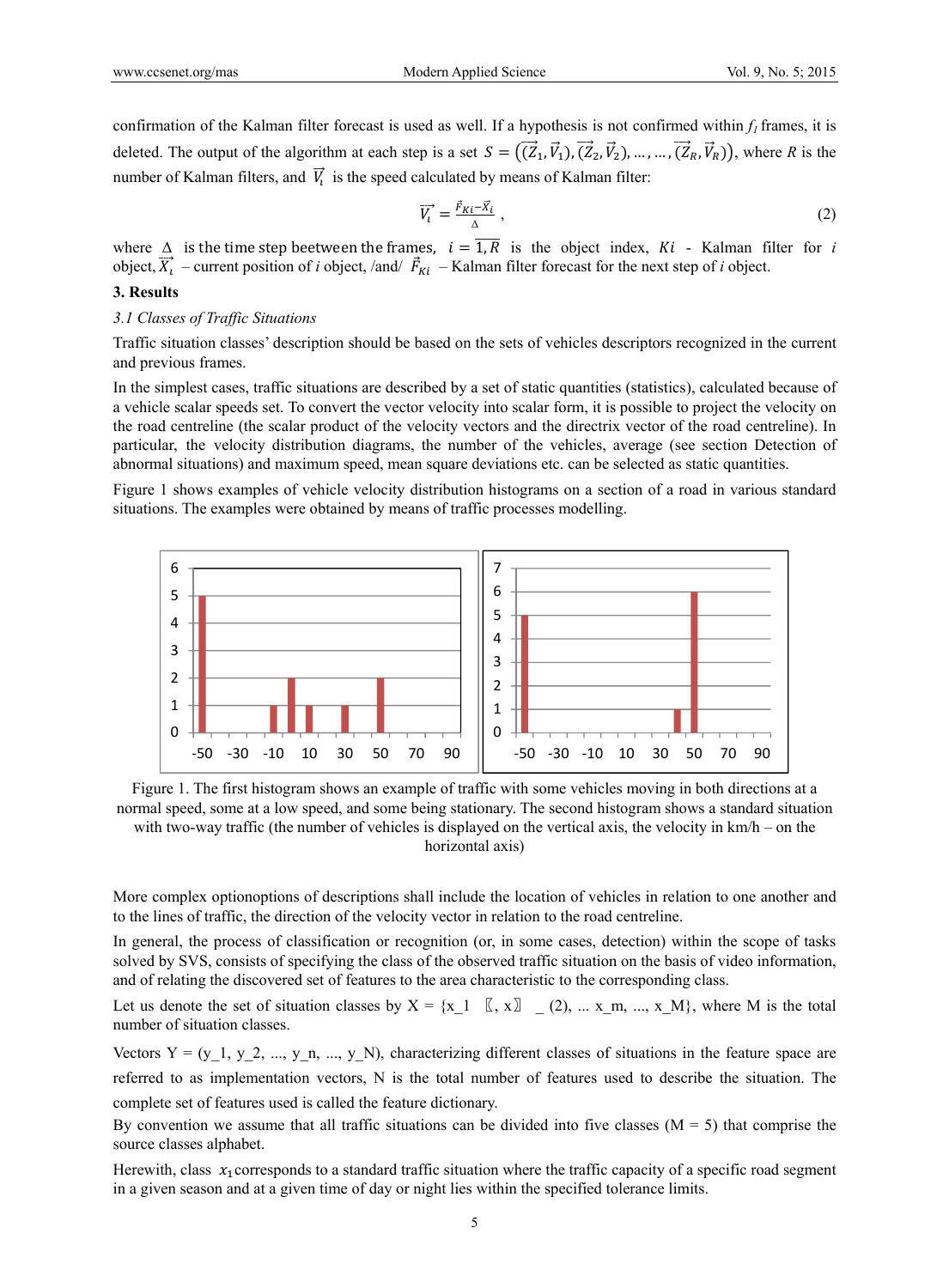We assume that classes  $x_2, x_3, x_4, x_5$  refer to abnormal situations that push current values of the road traffic capacity outside the specified (for a normal situation) tolerance limits.

Class  $x_2$  is an abnormal situation not resulting in direct financial losses, but disturbing the traffic capacity and pushing it outside the tolerance limits specified for a standard situation as well.

Abnormal situations that belong to the classes  $x_3, x_4$  are emergencies, followed by financial losses including

but not limited to vehicle damage of varying severity.

Situation  $x_5$  is catastrophic and results in human losses.

Moreover, we assume that special situations  $x_2, x_3, x_4, x_5$  occur due vehicles collisions and the higher the class of the situation, the more severe are the consequences.

For detection and classification of traffic situations we will use statistical technology of recognition.

In accordance with the above, when a particular situation (regardless of its class) occurs, it must be detected (step 2).

#### *3.2 Abnormal Situations Detection*

Let us denote a standard situation occurrence probability by  $P(x_1)$  and an abnormal situation occurrence probability by  $P(x_m)$  with index  $m = \overline{2, M}$ .

Note that at this point abnormal situations are not classified.

Object recognition task can be considered a special case of recognition, if the decision taken contains only two outcomes: whether an abnormal situation is detected or not. This approach simplifies the solution that allows applying various statistical detection criteria without calculating posterior probabilities by Bayes formula (Hazewinkel et al., 2001b).

To determine the decisive boundaries it is suitable to use likelihood factor (ratio) (Neyman and Pearson, 1933).

$$
\lambda = p(Y|x_m)/p(Y|x_1) \tag{3}
$$

and threshold (critical) likelihood factor

$$
\lambda_0 = P(x_1)(R_{m1} - R_{11})/P(x_m)(R_{1m} - R_{mm}),\tag{4}
$$

where  $P(x_n)$  – a priori probability of the situation  $x_n$ ;  $P(Y|x_n)$  – conditional probability density of the feature Y, upon condition that the source of information is the situation  $x_n$ ;  $n = \overline{1,M}$  – situation classes indices;  $R_{mn}$ -losses caused by identification errors (situation  $x_n$  identified as  $x_m$ ).

The decision as to whether a situation is standard or an abnormal is made based on correlation  $\lambda$  between  $\lambda_0$ . Assuming that the losses in case of a right decision are

 $R_{11} = R_{mm} = 0,$ 

In addition, in given (1), (2) the condition (*Bayes criterion*) is obtained:

*if* 

$$
\lambda = p(Y|x_m)/p(Y|x_1) > \lambda_0 = P(x_1)(R_{m1})/P(x_m)(R_{1m}),
$$
\n(5)

*then* the situation observed is abnormal  $X = x_m$ ,

*else* the situation observed is standard  $X = x_1$ .

For the detection process, it is important to consider the errors of object recognition when an abnormal situation is not identified ( $α$  – type one error) or mistakenly identified ( $β$  – type two error).

If there is a possibility of one of the abnormal situation identification errors leading to unacceptable consequences, Neyman-Pearson criterion must be used to limit the tolerable values of these errors.

According to the criterion, the detection algorithm conditions are the following:

$$
\min \alpha \text{ provided } \beta \le \beta_0 \text{ or } \min \beta \text{ provided } \alpha \le \alpha_0,\tag{6}
$$

where  $\alpha_0$ ,  $\beta_0$  - given maximum limits for type one and type two errors respectively.

Likelihood factor  $\lambda$  is compared with a threshold value  $\lambda_0$  calculated from /the/ formulae (Neyman and Pearson, 1933):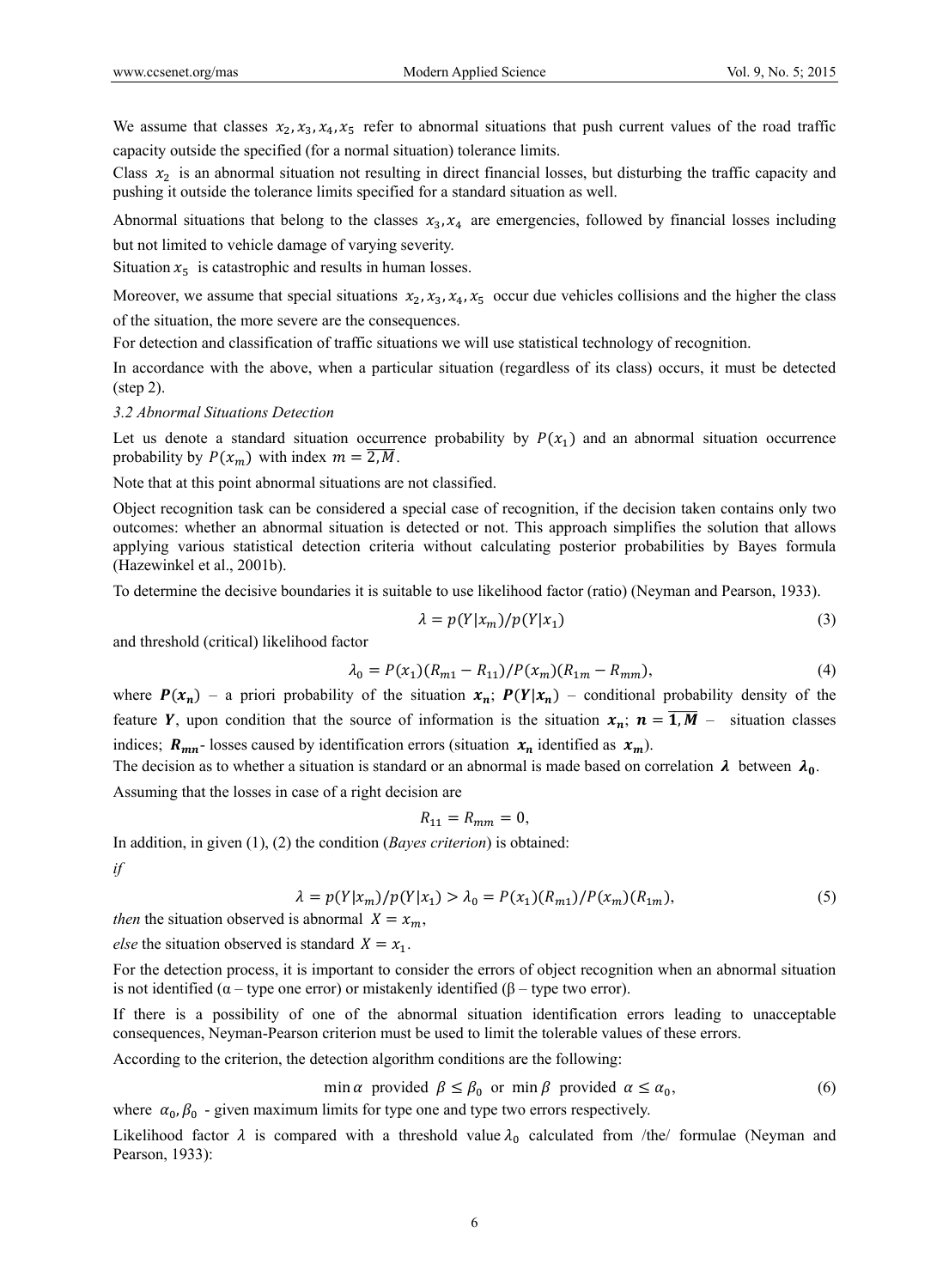$$
\alpha_0 = \int_{\lambda_0}^{\infty} p(\lambda | x_m) d\lambda \text{ or } \beta_0 = \int_{-\infty}^{\lambda_0} p(\lambda | x_m) d\lambda.
$$

Let us assume that we take average speed of vehicles measured per second as a feature while detecting abnormal situations:

$$
Y = \frac{1}{K} \sum_{k=1}^K V_k,
$$

where  $K$  – the number of vehicles,  $V_k$  – the speed of vehicle *k*.

To simplify the calculations, we also assume that feature distribution for each  $- n = 1$ , m-th situation follows the normal law (Bryc, 1995)

$$
p(y|x_n) = \frac{1}{\sigma\sqrt{2\pi}}e^{-\frac{[y-M(y|x_n)]^2}{2\sigma^2}}.
$$
\n
$$
(7)
$$

Let us consider the examples of dangerous situations detection based on Bayes and Neumann-Pearson criteria.

For a specific controlled road section (discarding the feature measurement - km/h), it is assumed that

$$
E(y|x_1)=60, \sigma(y|x_1)=15,
$$
  

$$
E(y|x_m)=20, \sigma(y|x_m)=5,
$$

here and hereafter  $E(y|x_m)$  – mathematical expectation of *y*, and  $\sigma(y|x_m)$  – conditional root-mean-square (RMS) deviation of *y*,  $m = \overline{1, M}$ .

Option 1. Bayes criterion

Priori probabilities:

$$
P(x_1) = 0.99; P(x_m) = 0.01.
$$
  
Tolerable loss:  $R_{m1} = 0.9; R_{1m} = 0.1.$ 

Option 2. Bayes criterion

$$
P(x_1) = 0.99; P(x_m) = 0.01; R_{m1} = 0.99; R_{1m} = 0.01.
$$

Option 3. Neumann-Pirson criterion (Neyman and Pearson, 1933)

Tolerable error (failure to identify an abnormal situation (AS))

$$
\beta_0=0.001.
$$

Let us assume that the following values of the feature (average speed) were taken:

20, 30, 40, 50.

It is required to determine what speed corresponds to an abnormal situation (AS), and what to a standard situation (SS).

The computational results on the ground of (3), (4) are represented in Table 1.

Table 1. Computational results

| Speed    | 20  | 30 | 40 | 50 |
|----------|-----|----|----|----|
| ption 1  | AS  | AS | AS | SS |
| Option 2 | AS. | AS | SS | SS |
| Option 3 | AS  | AS | АS | SS |

Thus, the results of the decisions made are largely dependent on the prescribed initial data. For example, on reducing the assigned losses caused by the failure to identify AS (Option 1 in relation to Option 2) at the average speed of 40 km/h, it is decided that the situation is standard (Option 2), but in Option 1 the situation is identified as an abnormal.

Similar results can be obtained by /using/ various algorithms. Option 3 shows that Neumann-Pearson criterion can provide the same solutions as Bayes criterion but without loss evaluation  $R_{mn}$ .

After detecting an abnormal situation it is necessary to classify the situation at the next step of the scenario (step 3).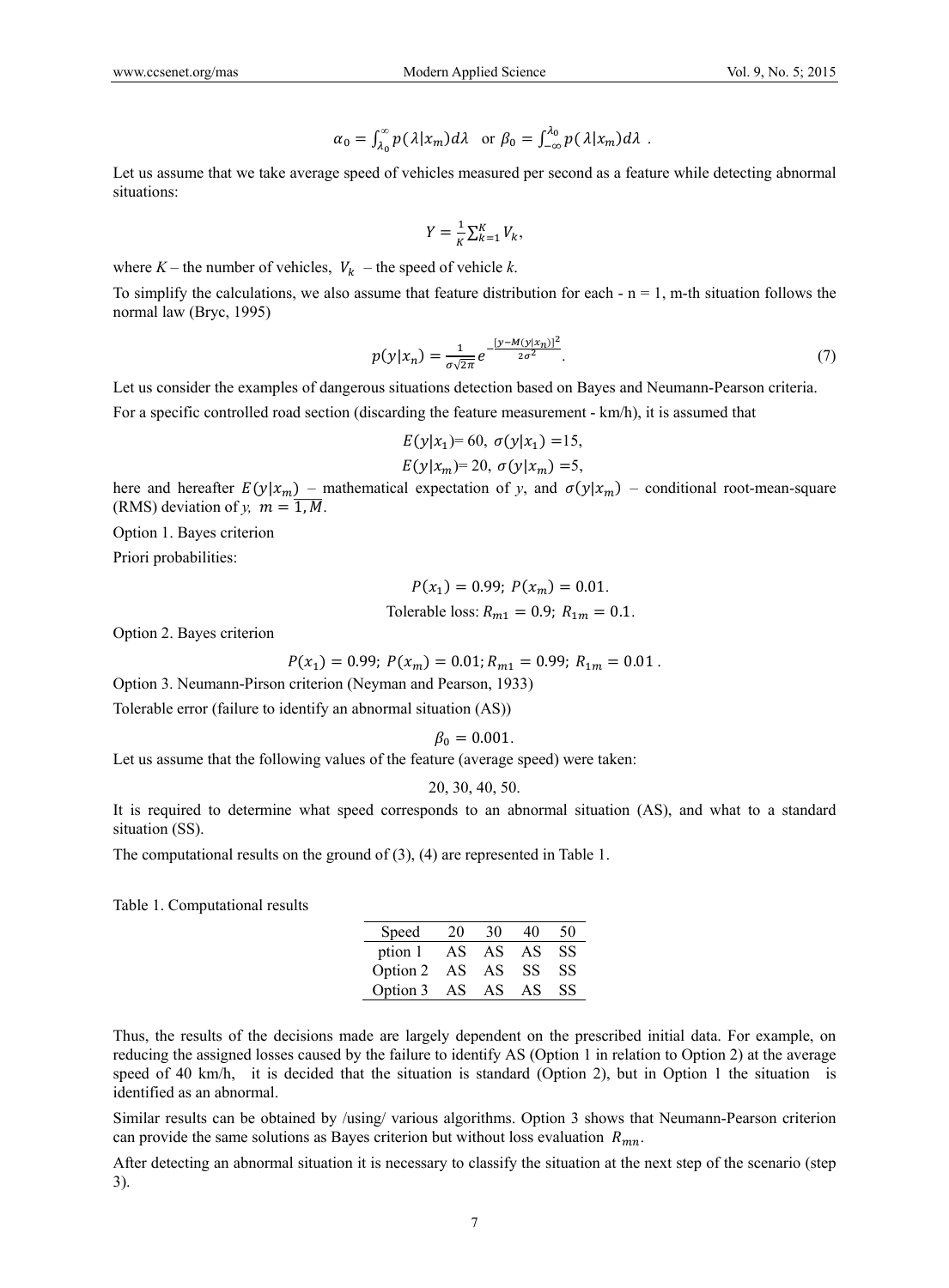#### **4. Discussion and Conclusions**

#### *4.1 Abnormal Situations Classification*

Let us assume that a collision of 2 vehicles occurred in vision of UAV AVS, i.e. the AS development was observed in dynamics. The collision condition is:

$$
D_{qr}=0,
$$

where  $D_{ar}$  – the distance between the vehicles with indices q, r.

In such case, the closing speed (dimension - m/s) before the collision can be taken as a feature characterizing AS classes

$$
Y = \dot{D}_{qr}.
$$

Connection between the AS class and closing speed is random in character, so statistical methods will be applied to AS classification (recognition) as well as to their detection.

In general, recognition or classification (including those of AS) in statistical methods are based on the calculation of the posterior probability by Bayes formula (Hazewinkel et al., 2001b)

$$
P(x_m|Y) = \frac{P(x_m)P(Y|x_m)}{\sum_{k=2}^{M} P(x_k)P(Y|x_k)},
$$
\n(8)

where  $P(x_m)$ ,  $P(x_k)$  – priori probabilities of situations  $x_m$ ,  $x_k$ ;  $P(Y|x_m)$  – conditional probability density of the feature vector *Y*, upon condition that the source of information is the situation  $x_m$ ;  $m, k = 2,3,4, M$ situation classes indices;  $M = 5$ .

In particular, the simplest means of classification is by using the ideal observer criterion. We also accept as a condition that all the losses caused by identification failures are equal. The method is based on hypothesis selection corresponding to the maximum posteriori probability  $P(x_m|Y)$ .

Let us consider the AS classification procedure as applied to the traffic monitoring task.

We assume that  $P(Y|x_m)$  is known, *Y* – an univariate vector  $(N = I, Y = (y_1)$ , suppose  $y = y_1$ 

Assume that feature distribution for class  $x_2$  follows the exponential law and conditional probability density is calculated by the formula (Hazewinkel et al., 2001a)

$$
p(Y|x_2) = p(y|x_2) = \begin{cases} \lambda e^{-\lambda y}, y \ge 0, \\ 0, y < 0. \end{cases}
$$

Feature distribution for classes  $x_3, x_4, x_5$  corresponds to the formula (5) (normal law).

Let us assume the following initial data:

parameter  $\lambda = 4$  (expert analysis for the class  $x_2$ );

for classes  $x_3, x_4, x_5$ :

$$
E(y|x_3) = 6, \sigma(y|x_3) = 1.5,
$$
  
\n
$$
E(y|x_4) = 12, \sigma(y|x_4) = 2.3,
$$
  
\n
$$
E(y|x_5) = 25, \sigma(y|x_5) = 3.5.
$$

Probability densities plots are represented in Figure 2 (vertical axis - densities, horizontal axis - closing speed in  $m / s$ ).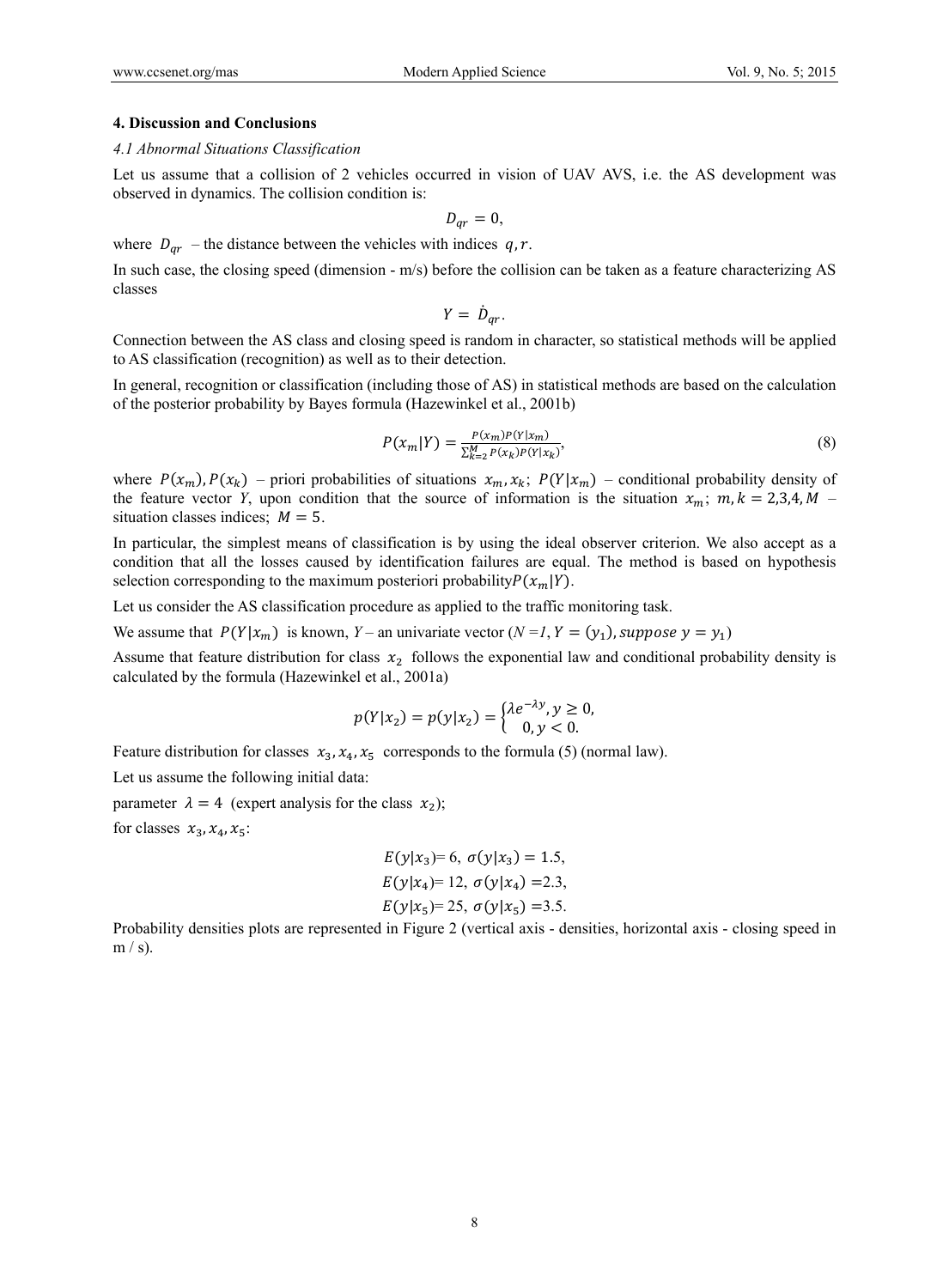

Figure 2. Vehicles closing speeds probability densities for different situation classes

Figure 2 shows /indicates/ 4 probability densities descriptive of different AS classes. Herewith, the probability density plots on the y-axis intervals (0-2.5); (5-10); (15-20) are mutually intersected.

These intersections are the most difficult for AS to be classified. However, densities duality allows (in this example) applying detection algorithms (with two possible outcomes).

Detection is not necessary for the remaining areas of the graph, so the following rules are applied:

- 1. If  $2.5 \le y \le 5$ , then  $X = x_3$ ;
- 2. If  $10 \le y \le 15$ , then  $X = x_4$ ;
- 3. If  $20 \leq y$ , then  $X = x_5$ .

Consider two examples of abnormal situations classification (Figure 3 –AS on the straight-line section, Figure 4 –AS on the intersection).





a) Initial situation b) Collision Figure 3. AS development on the straight-line section

Figure 3 demonstrates two (non-adjacent) frames of a video sequence, registering the development of an AS.

In Figure 3, a) a motor car (MC) marked by square 1 was moving in the left lane. The van (V) marked by square 2 started left lane change/.

In the other frame (Figure 3 b) we can see the collision, which results in the motor car going to the roadside. The closing speed (based on the auto tracking results analysis) by the time of collision was equal

 $Y = 1.25$ 

Let us assume as an example: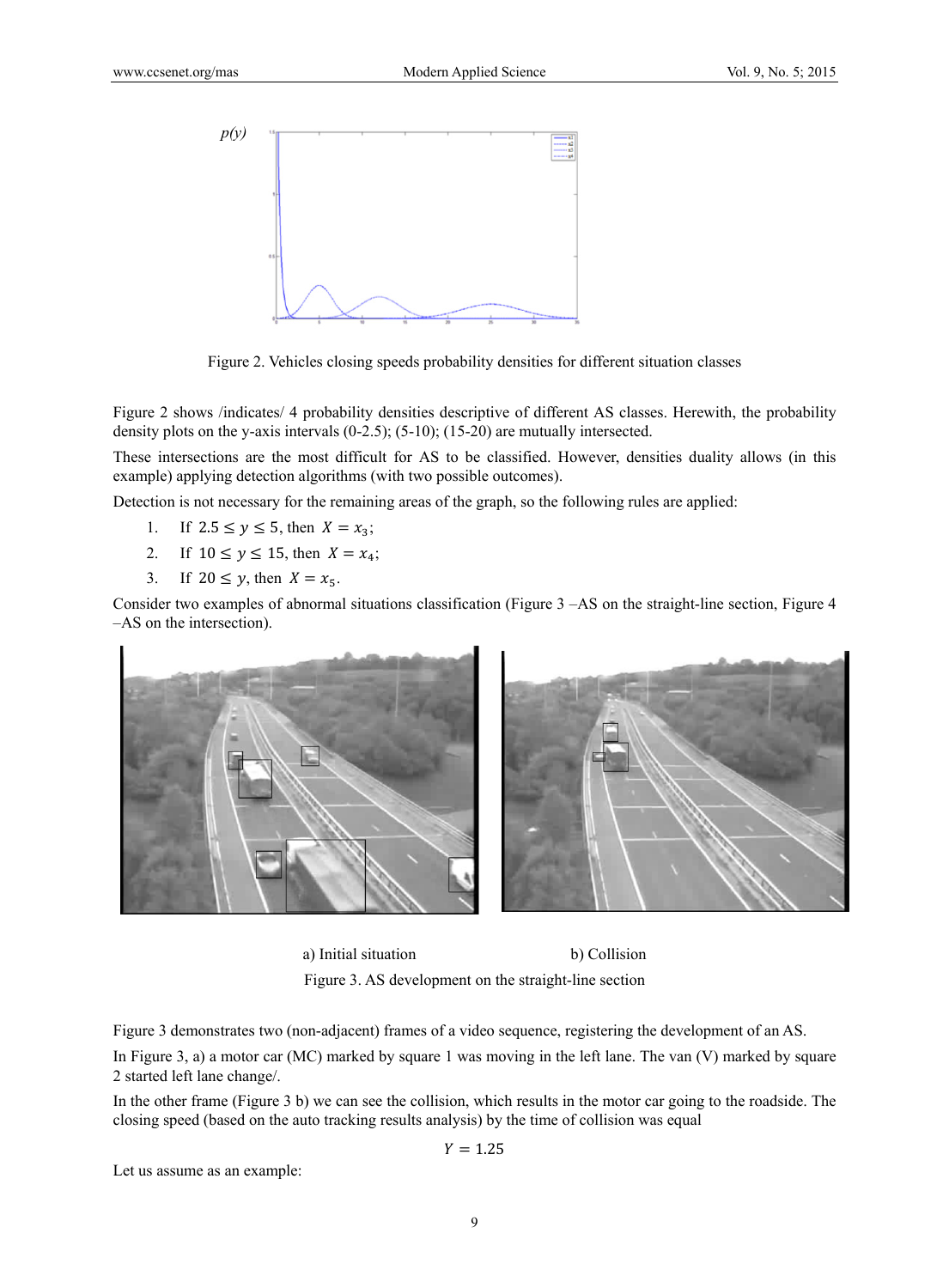Option 1

$$
P(x_2) = 0.1; P(x_3) = 0.9; R_{m1} = R_{1m} = 1
$$

and in accordance with Bayes criterion,

 $\lambda_0 = 0.111$ 

Option 2

$$
P(x_2) = 0.8; P(x_3) = 0.2; R_{m1} = R_{1m} = 1; \lambda_0 = 0.25.
$$

Hence, it is decided that for Option 1 resulting characteristic value corresponds to the class  $x_3$ , and for Option 2 – to the class  $x_2$ .

Figure 4 a) demonstrates an AS where a motor car and a bus collide at the intersection, and b) depicts the vehicles motion paths.



a). The frame before the collision b). Selected vehicles motion paths

Figure 4. The vehicles collision at the crossroads

The paths of the vehicles that passed the intersection before the AS are highlighted in white, whereas the collision participants are highlighted in red.

The calculated closing speed was equal to  $Y = 12 \frac{M}{c}$ .

In accordance with the probability densities plots (Figure 2), this characteristic value falls within the range corresponding to class  $x_3$  and requires no further classification.

## *4.2 Flight Control Selection in Accordance with the Situations Class*

Generally, the total scope of video information about any AS can be obtained if UAV AVS moves over the surface of the hemisphere covering the AS area. However, such surveillance of the region of interest is, in practice, impossible and redundant.

Since the location of the observed scene elements that can provide an operator with useful information is not known in advance, it is not possible to select optimal UAV paths.

Therefore, it can be assumed that the scope of information that an operator needs to make reasoned decisions correlates with the complexity of the AS class.

Let us select a surveillance strategy based on expert analysis for each AS class.

Denote UAV control activities by  $- S(m)$ , where  $m -$  the number of the situation class.

 $S(1-2)$  Assume that for classes  $x_1, x_2$ , an operator has enough information received by the UAV AVS in the patrolling mode.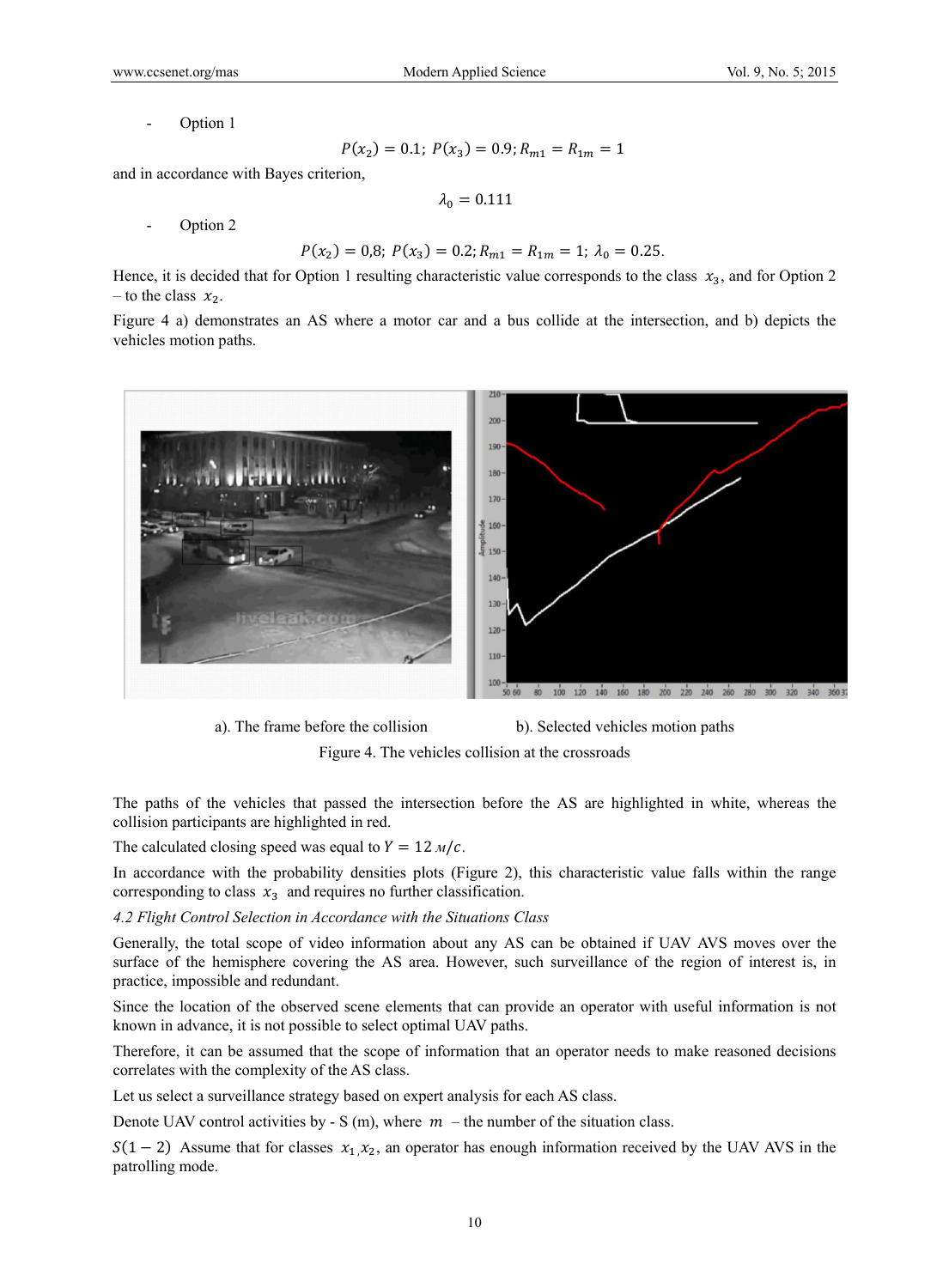$S(3)$ . Class  $x_3$  requires UAV flying over the AS area (UAV circling flight) at the patrolling altitude.

 $S(4)$ . Class  $x_4$  requires UAV flying over the AS area at various altitudes (circling flight at the patrolling altitude and circling flight at minimum flight altitude (for the given conditions), e.g., 50 m.

 $S(5)$ . Class  $x<sub>5</sub>$  requires UAV helical ascent flight over the AS area. The starting segment of the helical path coincides with the patrolling path, and its end is determined by the minimum flight altitude.

Figure 5 shows an example of UAV flight path during the AS of class $x_5$  surveillance.

The AS location is indicated by a cross. Path patrolling is a rectangle located along the controlled road section, 300 m width. UAV flight altitude is 400 m. When approaching the place of the AS, UAV starts to drift down, shifting to a helical path (a constant banked turn).

Parameters in the example: helix circumference - 300 m, propeller pitch - 60 m.

## Patrolling path



Figure 5. UAV flight path in an AS monitoring mode

Because of building such path, it may be assumed that the scene (the abnormal situation location) is observed from the surface of the sphere sector. In this case, at the top of the helix UAV will be situated on the generatrix of zenith angle ( $\alpha$  = 20,55 gr.).

Such flight path of an UAV allows collecting enough information about an AS for an operator to make further decisions.

A new approach to organizing road traffic monitoring by means of UAV artificial vision systems has been proposed.

The approach proposed is based on the observation processes automation that allows performing UAV control in compliance with prevailing road traffic situations.

The traffic situation identification methods are defined.

The application of the proposed approach will contribute to the road traffic monitoring efficiency by means of UAVs.

Future research will focus on the experimental study of the proposed methods.

#### **Acknowledgment**

The research was financed by the Ministry of Education and Science of the Russian Federation under the Grant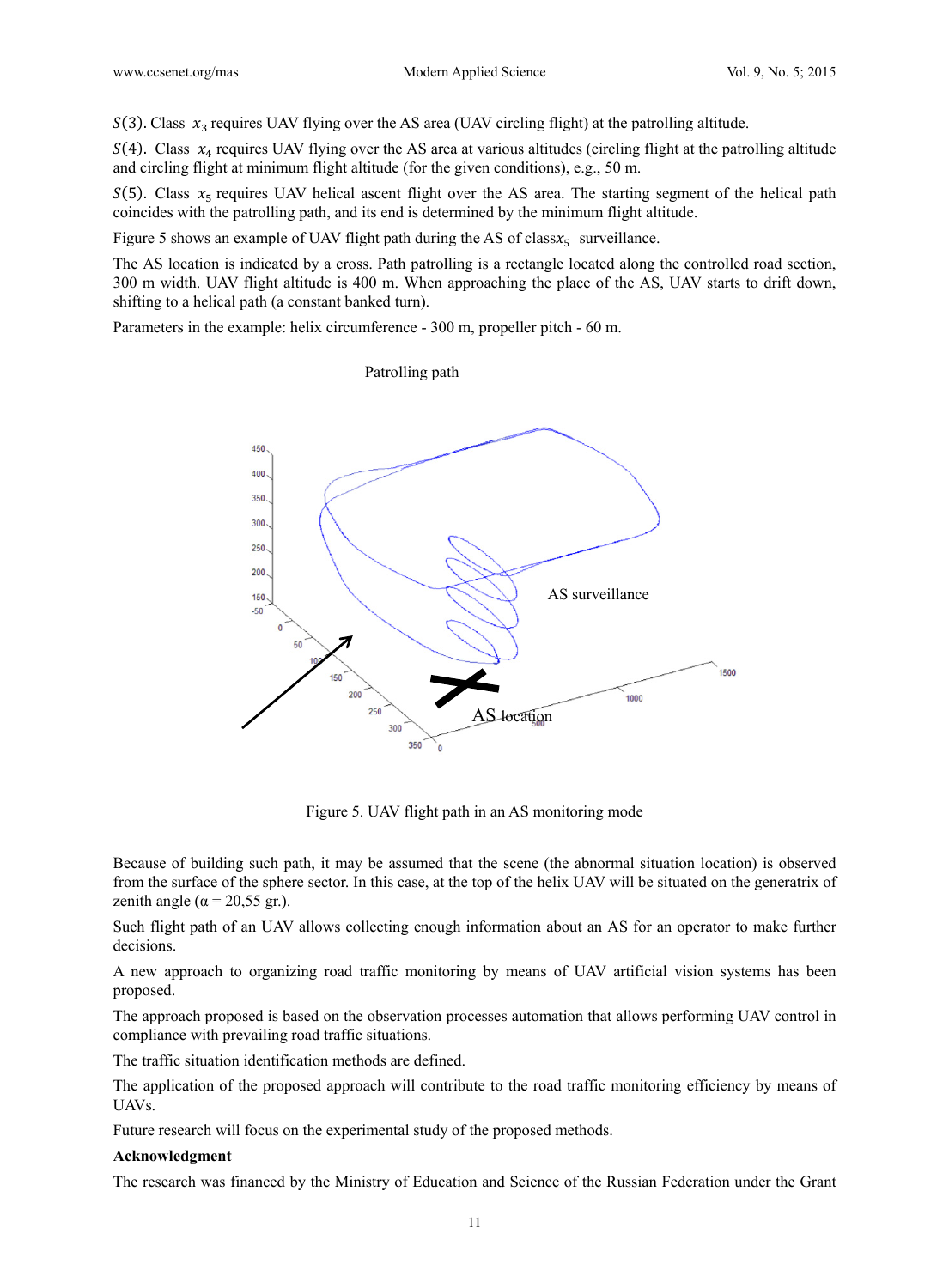Contract from 8 September, 2014, (grant number #14.576.21.0051, contract unique identifier RFMEFI57614X0051), grant assigned for the research into "Development of intelligent algorithms of traffic situations detection and identification for the on-board systems of the unmanned aerial vehicles performing automatic traffic patrolling by means of GLONASS".

#### **References**

- Achanta, R. et al. (2012). *Implementation of the SLIC super pixel algorithm to work with OpenCV.* Retrieved from http://www.github.com/PSMM/SLIC-Superpixels
- Bishop, C. (1995). Neural networks for pattern recognition. Oxford: Clarendon Press.
- Bryc, W. (1995). *The normal distribution: Characterizations with applications*. New York: Springer-Verlag.
- Canny, J. (1986). A computational approach to edge detection. *IEEE Transactions on pattern analysis and machine intelligence,* 679-698.
- Dalal, N., & Triggs, B. (2005). Histograms of oriented gradients for human detection. *Proceedings of the 2005 IEEE Computer Society Conference on Computer Vision and Pattern Recognition (CVPR'05)* 1063-6919/05.
- Deng, L., & Yu, D. (2014). Deep learning: Methods and applications. Now Publishers.
- Farnebäck, G. (2001). Very high accuracy velocity estimation using orientation tensors, parametric motion, and simultaneous segmentation of the motion field. *Proceedings of the Eighth IEEE International Conference on Computer Vision* (Vol. I., pp. 171-177). Vancouver, Canada.
- Felzenszwalb, P., & Huttenlocher, D. (2004). Efficient graph-based image segmentation. *International Journal of Computer Vision,* 167-181. http://dx.doi.org/10.1023/B:VISI.0000022288.19776.77
- Gavrilov, A., & Lej, S. (2013). The study of methods and algorithms for detecting moving objects in the video stream. Moscow. Bauman Moscow State Technical University. Retrieved from www.sntbul.bmstu.ru/file/out/568767
- Hazewinkel, M., ed. (2001a). Exponential distribution, In *Encyclopedia of mathematics*, Dordrecht: Springer.
- Hazewinkel, M., ed. (2001b). Bayes formula. In *Encyclopedia of mathematics*. Dordrecht: Springer.
- Hormoz Pirzadeh's homepage. Rotating calipers: Minimum area enclosing rectangle. (1998, December 1). Retrieved from http://cgm.cs.mcgill.ca/~orm/maer.html
- Kelly, A. (1994). *A 3D state space formulation of a navigation Kalman filter for autonomous vehicles*. Pittsburgh, Pa.: Carnegie Mellon University, the Robotics Institute.
- Kleeman, L. (1995). *Understanding and Applying Kalman Filtering*. Department of Electrical and Computer Systems Engineering, Monash University, Clayton.
- Lienhart, R., & Maydt, J. (2002). An extended set of haar-like features for rapid object detection. *International Conference on Image Processing* – ICIP*, 1*, 900-903. http://dx.doi.org/10.1109/ICIP.2002.1038171
- Lucas, B. D., & Kanade, T. (1981). An iterative image registration technique with an application to stereo vision. *Proceedings of Imaging Understanding Workshop,* 121-130.
- Matas, J., Chum, O., Urban, M., & Pajdla, T. (2004). Robust wide-baseline stereo from maximally stable extremal regions. Image and Vision Computing, 761-767.
- Meuel, H., Reso, M., Jachalsky, J., & Ostermann, J. (2013). Superpixel-based segmentation of moving objects for low bitrate ROI coding systems. Advanced Video and Signal Based Surveillance (AVSS). *Proceedings of the 10th IEEE International Conference,* 395, 400. http://dx.doi.org/10.1109/AVSS.2013.6636672
- Neyman, J., & Pearson, E. (1933). On the problem of the most efficient tests of statistical hypotheses. Philosophical Transactions of the Royal Society A: *Mathematical, Physical and Engineering Sciences*, 289-337.
- Polikar, R. (2006). Ensemble based systems in decision making [A tutorial article on ensemble systems including pseudocode, block diagrams and implementation issues for AdaBoost and other ensemble learning algorithms.]. *IEEE Circuits and Systems Magazine, 6*(3), 21–45. http://dx.doi.org/10.1109/MCAS.2006.1688199
- Tuermer, S., Leitloff, J., Reinartz, P., & Stilla, U. (2011). Evaluation of selected features for car detection in aerial images. *ISPRS - International Archives of the Photogrammetry, Remote Sensing and Spatial*